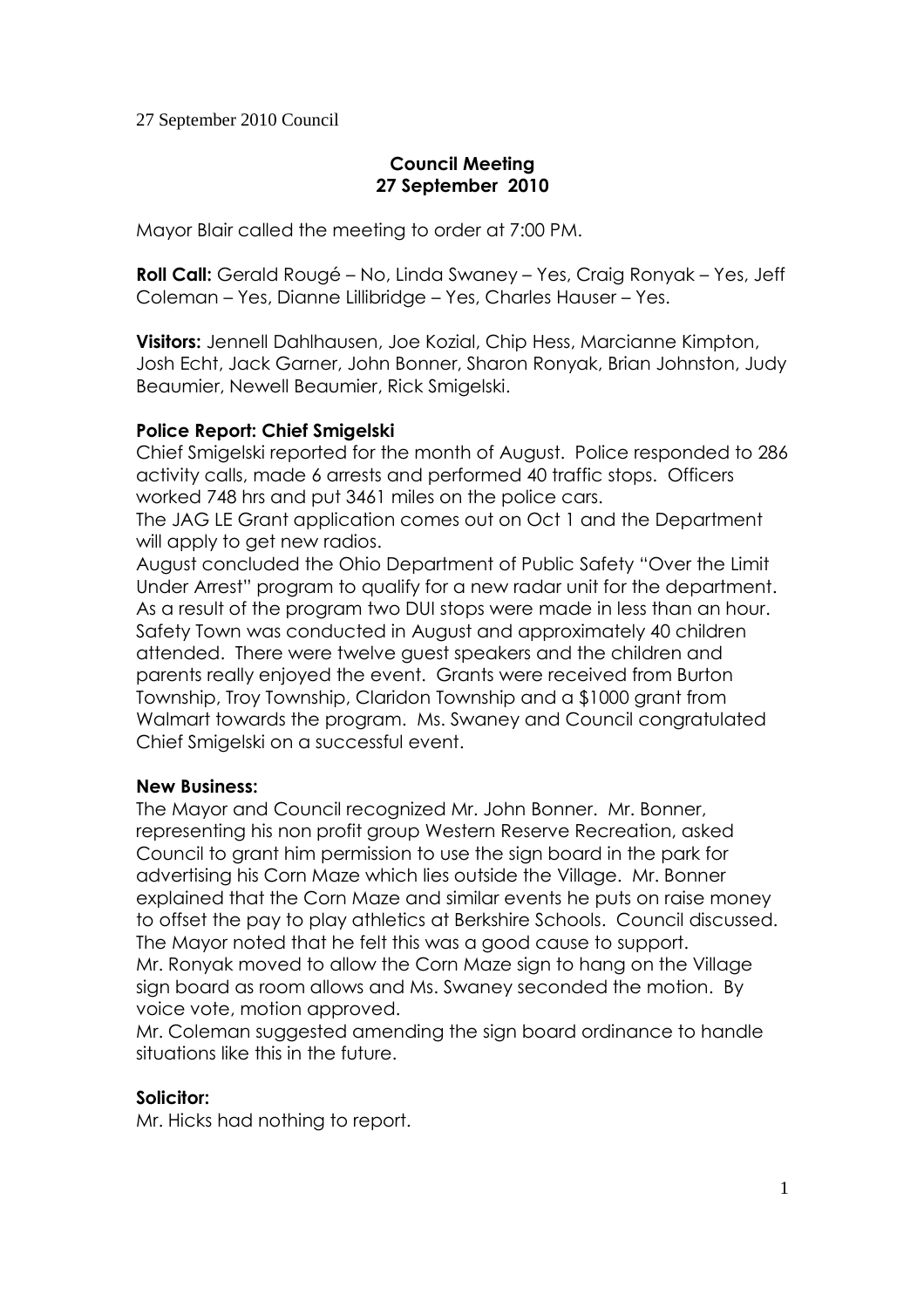#### **Ordinances and Resolutions:**

Ms. Swaney placed Ordinance 2198-10, amending and adopting the personnel manual for the Village, on final reading. Mr. Ronyak asked for discussion. Mr. Ronyak asked for clarification of the job description of the Fiscal Officer concerning "coordinates budgets and personnel issues". Mr. Paquette explained that the position coordinates budgets between departments and handles personnel issues such as taxes including maintaining personnel records. Council discussed. Mr. Hicks was asked if it needed to be clearer and he replied that it seemed clear enough. Mr. Paquette stated that personnel issues did not include disciplinary actions.

Ms. Swaney moved to adopt Ordinance 2198-10 and Mrs. Lillibridge seconded the motion. Roll Call: Linda Swaney – Yes, Dianne Lillibridge – Yes, Jeff Coleman – Yes, Craig Ronyak – Yes, Charles Hauser – Yes. Ordinance 2198-10 is adopted.

Ms. Swaney placed Resolution 2010-18, accepting and authorizing the County Auditor approved tax rates for 2011, on second reading and moved to waive further readings. Mrs. Lillibridge seconded the motion. Roll Call: Linda Swaney – Yes, Dianne Lillibridge – Yes, Jeff Coleman – Yes, Craig Ronyak – Yes, Charles Hauser – Yes. Motion passed.

Ms. Swaney moved to adopt Resolution 2010-18. Mr. Hauser seconded the motion. Roll Call: Linda Swaney – Yes, Charles Hauser – Yes, Jeff Coleman – Yes, Craig Ronyak – Yes, Dianne Lillibridge – Yes. Resolution 2010-18 is adopted.

# **Fiscal Officer:**

Mr. Paquette asked for a motion to pay approved bills. Mr. Coleman so moved. Mr. Ronyak seconded the motion. By voice vote the motion passed.

Mr. Paquette asked for corrections and comments to the minutes of 13 September 2010. Mr. Paquette noted changes on page 2; in the first paragraph crossed should be cross, in the third paragraph provided should be provide, in the sixth paragraph, second sentence, insert 'full time' between two and water, and 'of' between some and the in last line. In the eighth paragraph, after the third sentence, insert 'Mayor Blair strongly objected to any motion that tabled discussion of the subject of Village Administrator.' Also in paragraph eight, remove 'make a recommendation' from the sentence beginning "Mr. Ronyak amended his motion…" and replace it with 'a study completed'. Add a paragraph after eight on page 2 that reads 'Mr. Ronyak recommended the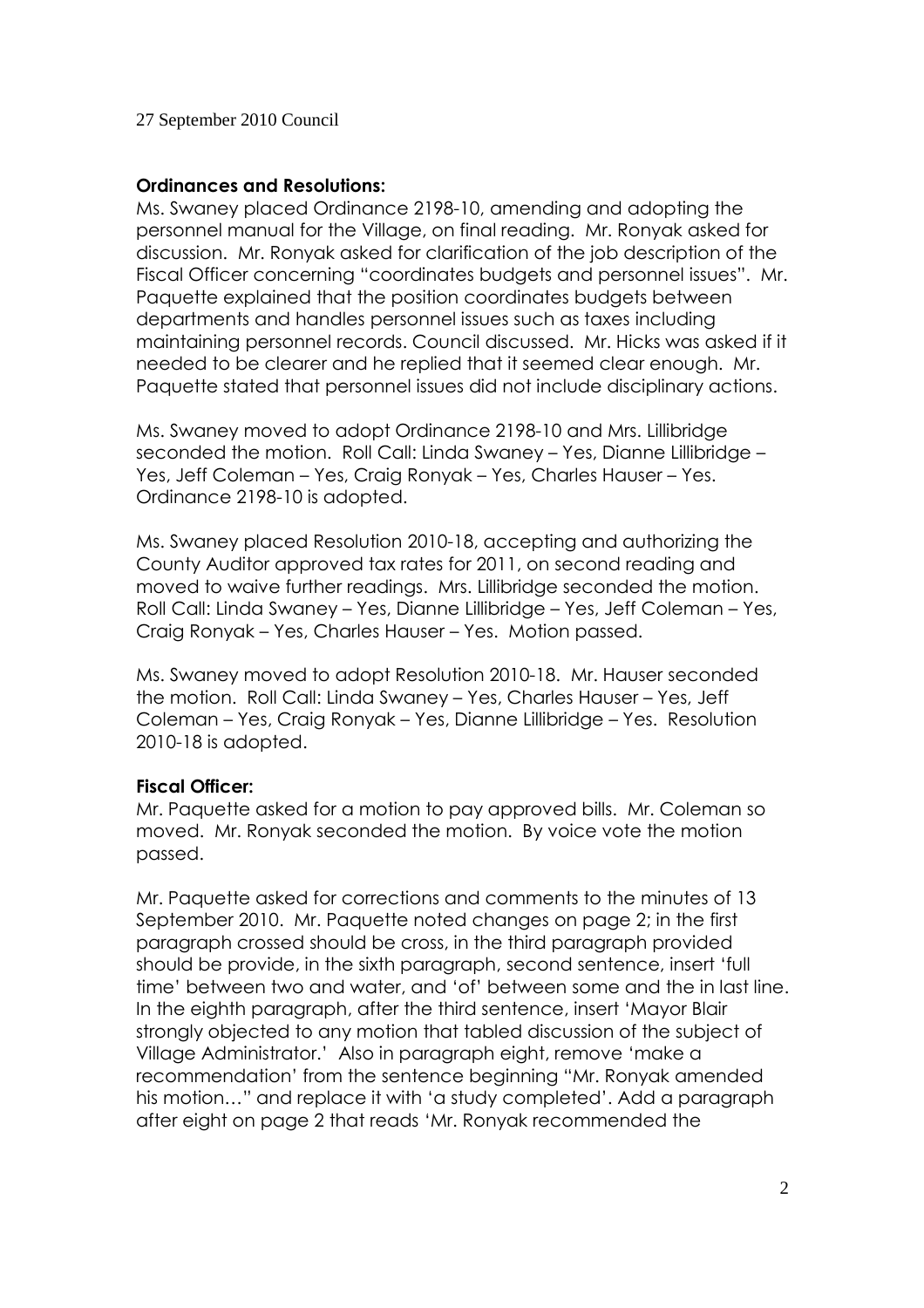committee consist of BPA chairperson, Council president and any other interested member. Ms. Swaney recommended the Fiscal Officer be included.' On page 3, at the top of the page add a paragraph that reads 'Mayor Blair stated that it was not necessary to have a joint meeting with BPA and EPA since the committee was being formed.' On page 5, in the paragraph starting with Mr. Ronyak, change provided to provide.

Mr. Coleman moved to accept the minutes of 13 September as amended. Mrs. Lillibridge seconded the motion. By voice vote, motion approved.

Mr. Paquette reported the following as Fiscal Officer. BPA and Council will be holding a joint meeting on October 12, a Tuesday, because of the Monday holiday. Mr. Paquette asked Council to consider budgeting for and purchasing remote back up for the financial programs by United Systems Technology Inc. (USTI) USTI is our financial software supplier. A one time fee of \$295 for a license and an annual fee of \$359 will be required. Council will consider. Mr. Paquette noted that he obtained a quote for Village property and liability insurance from the Ohio Plan that is approximately \$5,000 less than last years charge for the same insurance. Mr. Paquette noted that the Village policy renews on October 28 and he encouraged interested Council members to compare the two policies. Mr. Paquette reported that it is time to get the Codified Ordinances updated. Mr. Paquette if any Council members needed a new hard copy of the Village Codified Ordnances. At least two Council members stated that they did.

# **MAYORS Report;**

Mayor Blair noted that the weekend of 9-10 October was the Apple Butter Festival and the Ox Roast. Council discussed allowing the Chamber of Commerce to advertise the Ox Roast via sandwich board signs in park in addition to the fixed hanging sign boards. Ms. Swaney moved to allow the Chamber of Commerce to place signs in the park at strategic locations for the purpose of the Ox roast. Mr. Ronyak seconded the motion. By voice vote, motion approved.

# **Old Business:**

Mr. Coleman returned to the discussion of parking in the western municipal lot during snow events. Vehicles parking in the lot present a hazard for plowing during snow events. Mr. Coleman asked Chief Smigelski for suggestions. Chief Smigelski suggested parking passes for those residents of the apartments along North Cheshire/Main Street who are supposed to park there. There are more than twenty apartments. Mr. Ronyak brought up the problem of identifying visitors to those apartments.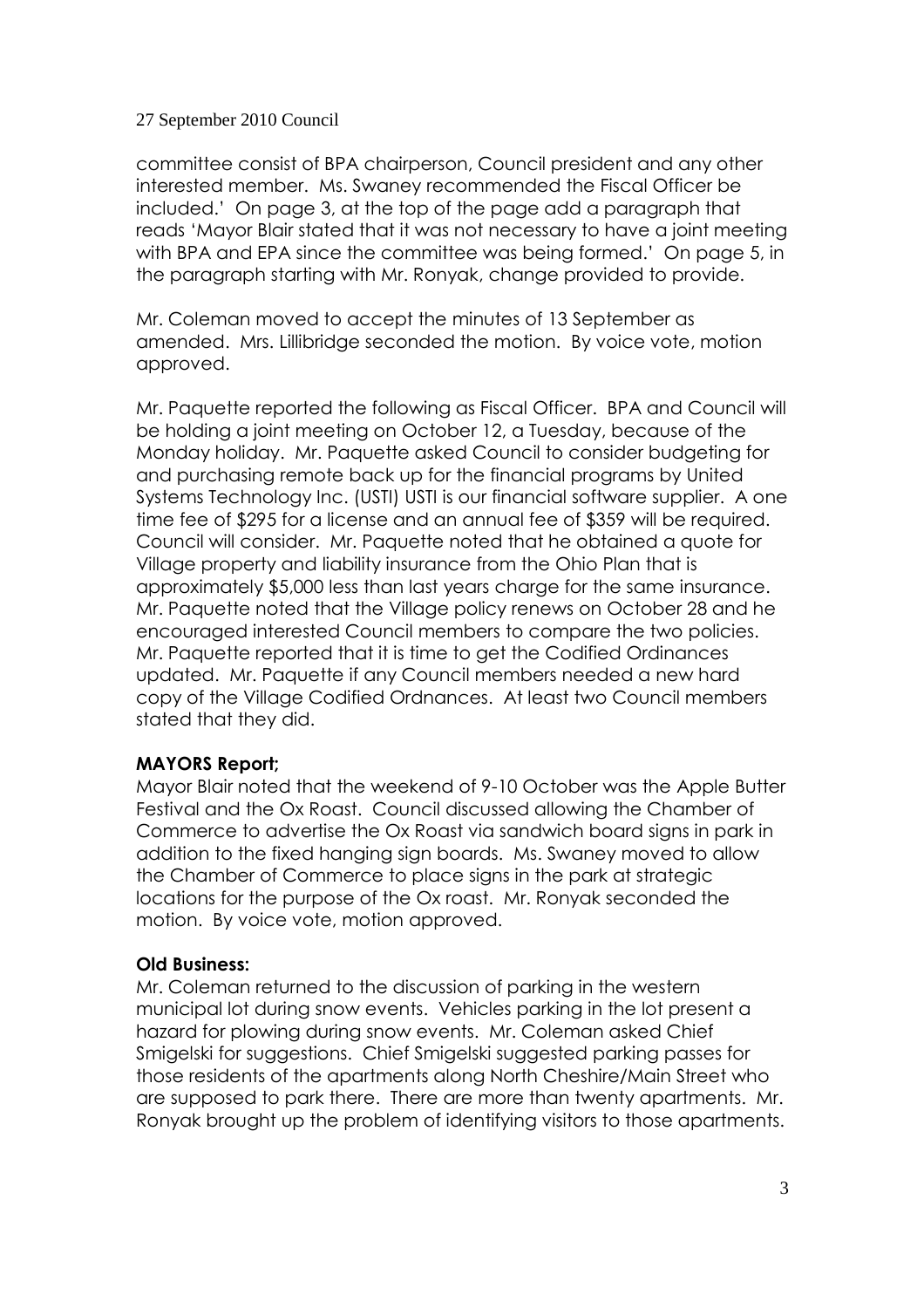Chief Smigelski also recommended having all vehicles park in the inside or western most spaces of the lot during snow events. Council discussed. Mr. Coleman will discuss with Mr. Hicks for possible legislation language.

Mr. Coleman reported that he had spoken to Mr. Hiscox about the dumpster abutting the library exit drive. Mr. Hiscox noted that the dumpster should be on the provided pad and not extending out into the roadway. Mr. Hiscox will contact the dumpster company.

Mr. Coleman noted that he had not spoken to Mr. Motil yet about a yield or caution sign for the exit drive. Council and visitors had many suggestions about possible signs and solutions. Council discussed. Mr. Coleman will contact Mr. Motil about putting up a caution pedestrian crossing sign on the outgoing driveway. Chief Smigelski was asked to talk to the Burton Library about the large shrubs obstructing the view to the sidewalk approach for both vehicles and pedestrians.

Mr. Coleman reported that the area by USA GAS is owned and should be maintained by the Village. Mrs. Beaumier asked if the shrubs in front of the gazebo be trimmed this fall.

Mr. Ronyak moved to clarify his previous motion of 13 September to have the Village administrator Committee made up of the BPA president, Council President, Craig Ronyak, Mayor Blair and Mr. Hauser and that its purpose be to perform an economic impact study of how a Village Administrator position would effect the Village and for that committee to inform the residents of pros and cons of a Village Administrator position. Council discussed. Mr. Hicks noted that this motion would in effect create a second committee. Mr. Ronyak refined his motion to read perform an economic impact study of how a Village Administrator position would effect the Village and for that committee to inform the residents of pros and cons of a Village Administrator position. Mr. Hauser seconded the motion. Roll Call: Craig Ronyak – Yes, Charles Hauser – Yes, Linda Swaney – Yes, Jeff Coleman – Yes, Dianne Lillibridge – abstain. Motion passed.

Mr. Ronyak moved to have the position of Village Administrator placed before the voters in November 2011 election. Council discussed. Mr. Coleman noted that the last meeting placed a moratorium on discussing the Village Administrator. Ms. Swaney asked for clarification of what is exactly the process. Council discussed. Mr. Hicks noted that even though the motion could be voted on, the final determination of placing the question on the ballot could require another vote and further procedures. Mr. Hicks also suggested wording the question as 'should the Board of Public Affairs be abolished in favor of a Village Administrator'. Mr. Ronyak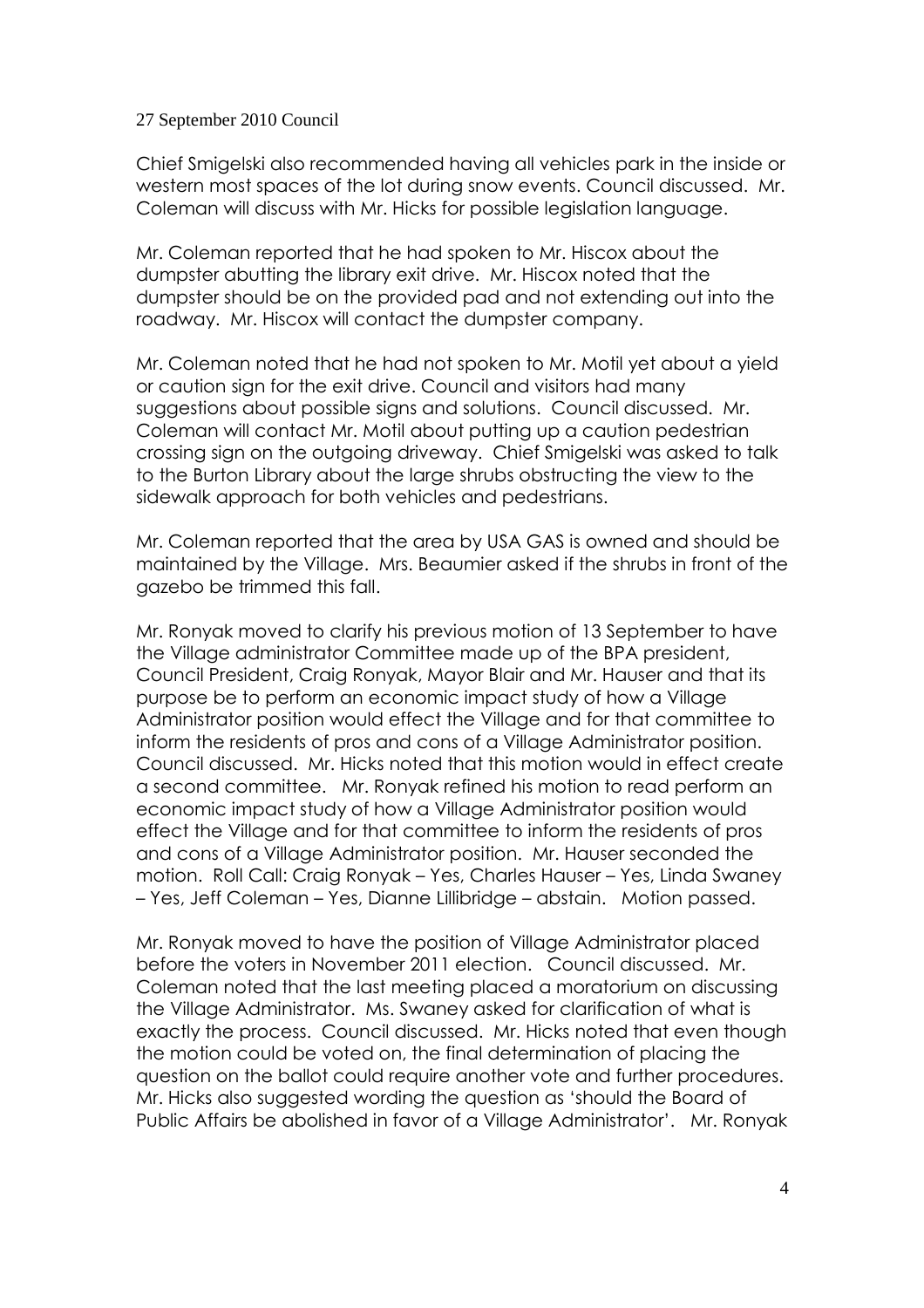moved to have the question 'should the Board of Public Affairs be abolished in favor of a Village Administrator' placed before the voters in the November 2011 election. Mr. Hauser seconded the motion. Roll Call: Craig Ronyak – Yes, Charles Hauser – Yes, Linda Swaney – Yes, Jeff Coleman – No, Dianne Lillibridge – No. Motion passed.

Council discussed further. Mr. Johnston stated that he felt that the voters needed to be asked. Mrs. Beaumier stated that she worried about costs of the Administrator based on the costs ascribed to the Administrator in Middlefield.

Mr. Hess informed Council that the final application for Issue II was due at the end of October and he would be preparing it for review by both BPA and Council.

# **New Business; (cont.)**

Ms. Swaney reported that she has had requests to find out what happened to the bench that used to sit on the sidewalk in front of the Artful Dragon store on North Cheshire. Chief Smigelski offered to investigate if the bench was Village property or if a business filed a complaint that it was missing. Ms. Dahlhausen was asked to research the ownership of the bench.

Mr. Coleman presented quotes from three companies for Fall brush pickup. Imperial Tree quoted \$80 per hour, Northeast Tree quoted \$84 per hour and Independent Tree quoted \$95 peer hour. Mr. Coleman moved to accept the quote of Imperial Tree pending confirmation of their use of a chipper for the work. Ms. Swaney seconded the motion. Roll Call: Jeff Coleman – Yes, Linda Swaney – Yes, Craig Ronyak – Yes, Charles Hauser – Yes, Dianne Lillibridge – Yes. Motion passed.

Mr. Coleman presented a request from Mr. Motil to utilize the County crack sealing equipment at a rate of \$95 per hour. This quote includes two men, training, and the equipment and tar. Burton Township has utilized their services before and was satisfied with the results and the money saved versus a contracted rate. Mr. Coleman moved to accept the suggested County rate and Mr. Hauser seconded the motion. Roll Call: Jeff Coleman –Yes, Charles Hauser – Yes, Linda Swaney – Yes, Craig Ronyak – abstain, Dianne Lillibridge – Yes.

Mr. Paquette asked and received confirmation that Fall Brush pickup is the week of 25 October.